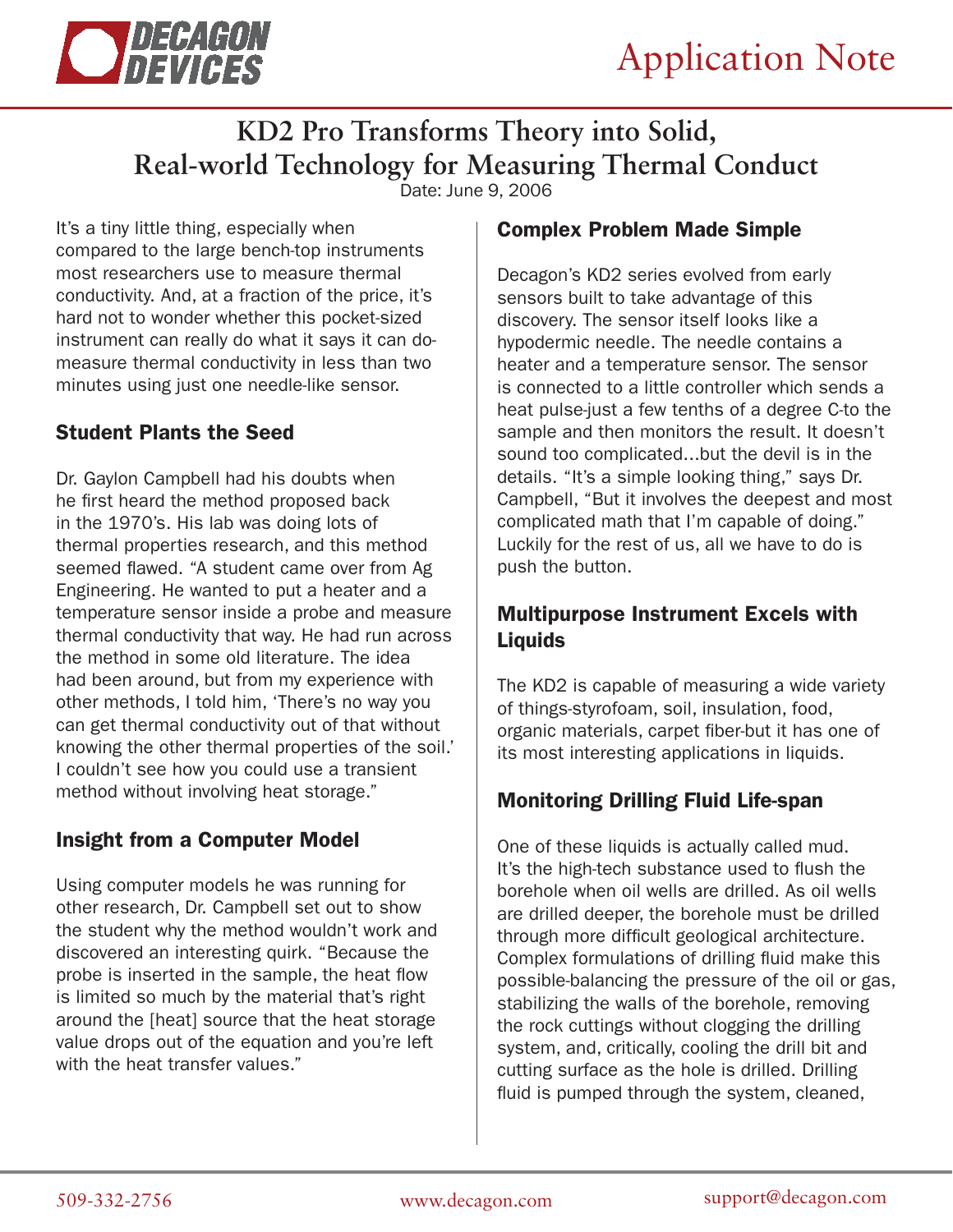

and recirculated, but as you would expect from a component with so many functions, the fluid has a limited life-span. Researchers are using the KD2 to monitor this life-span, measuring fluid breakdown as a reduction in thermal conductivity.

## Thermal Conductivity Measurement Revolution

Other researchers are using the KD2 for a wide variety of tasks-everything from designing pasteurization equipment for minimizing offflavors and colors in syrups and sauces, to engineering car engines, to transferring heat more effectively. It's used to measure the thermal conductivity of oil, toothpaste, shampoo, and chocolate sauce. And it's so simple, and so inexpensive, that most researchers experience it as a revolution.

## What's the Catch?

How can it be so much less expensive than the other available instruments? It seems a little too good to be true. Does it possibly have some serious limitations? "Well," admits Bryan Wacker, head of Decagon's Research Instruments division, "you can't stick a needle into a rock." Because the KD2 probe must be inserted into the sample, certain samples can't be read at all. And other samples are subject to "contact resistance errors," meaning that what the probe can't adequately touch and heat, it can't measure. These errors can be reduced or even eliminated by using thermal grease on the probe (see the application note available online at www.decagon.com/appnotes/ contactresistance.pdf).

## Conduction vs. Convection

In liquids, the KD2 may have some limitations, too. Measuring thermal conductivity in liquids can be tricky, because they're...well...fluid. Conduction-the transfer of heat by molecular agitation-must be distinguished from convectionthe transfer of heat by mass motion of the fluid itself-in order to get an accurate reading. Convective heat transfer can come from something as inadvertent as jiggling the sample. It can be the result of any shaking or mixing of the liquid, and because heat transfer by convection can be significantly higher than heat transfer by conduction, its effects can cause significant inaccuracies. Convection can also result from something hotter or cooler being stuck into the object-something like the sensor itself.

# Reducing Convection Errors

"Fortunately, the KD2 heats the sensor just a few tenths of a degree," says Decagon Research Scientist Doug Cobos. "That's much less than the heating normally associated with the singleneedle heat pulse technique, and that really minimizes error from free convection." Errors from free convection can also come from the viscosity of the sample and the orientation of the probe during measurement.

# How Does Fluid Viscosity Affect Measurements?

Measurements on more viscous samples, such as castor oil, are not affected by free convection. Less viscous fluids, like water, can be significantly affected. Low viscosity fluids may be stabilized to give better readings-in fact, thermal properties probes are commonly calibrated in water, but only after the water has